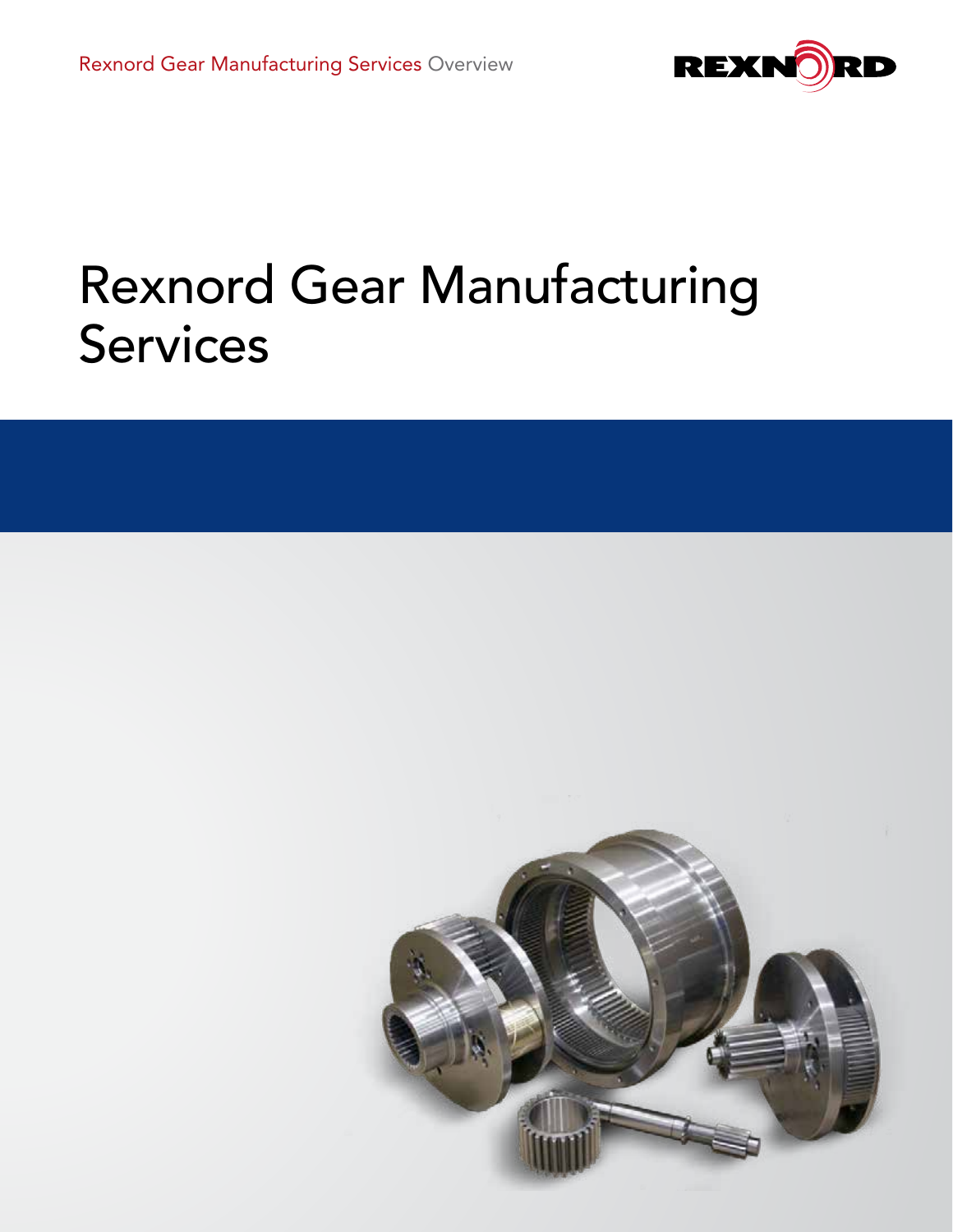

# Rexnord Gear Manufacturing Services **Overview**

Rexnord Gear Manufacturing Services is a full service supplier providing high-quality, custom precision spur & helical gearing and specialized gearboxes, serving the mining, energy, transit, construction, and industrial markets. Our custom solutions have helped customers for more than 60 years, demonstrating high performance and reliability on custom enclosed gear drives and loose precision gears with cost-effective solutions.

As your single source custom gear and gearbox manufacturer, Rexnord Gear Manufacturing Services can offer you reduced complexity and inventory, improved lead time and efficiency, and state-of-the-art technical support and engineering. We have the necessary equipment that you need, all in one place.

In-house heat treating, gear cutting and gear grinding capabilities and expertise ensure the highest level of precision is met for our customers' most demanding gear applications. In addition, Rexnord has a full complement of precision gearing process capabilities for machining, turning, milling, drilling, broaching, key seating, OD/ID grinding, and balancing. ISO-certified, build-to-print manufacturing provides high-quality gearing and specialized gearboxes.

# Key features & benefits

#### Gear Milling, Hobbing & Turning

• Spur & helical gears to 80" length and 60" outer diameter

#### Heat Treating

- In-house heat treating with two state-of-the-art, industry leading heat treating machines
- Carburizing, hardening, tempering, annealing, and induction hardening
- Box & pit furnaces up to 90" diameter

#### Gear Grinding

• Spur & helical gears to 64" face width and 138" outer diameter

#### Housing Machining

• Machining to 48" cube size

#### Inspection Equipment

- Verify 64" face width and 118" outer diameter to AGMA Q-15
	- Broaching, key seating and milling
	- Turning and CNC grinding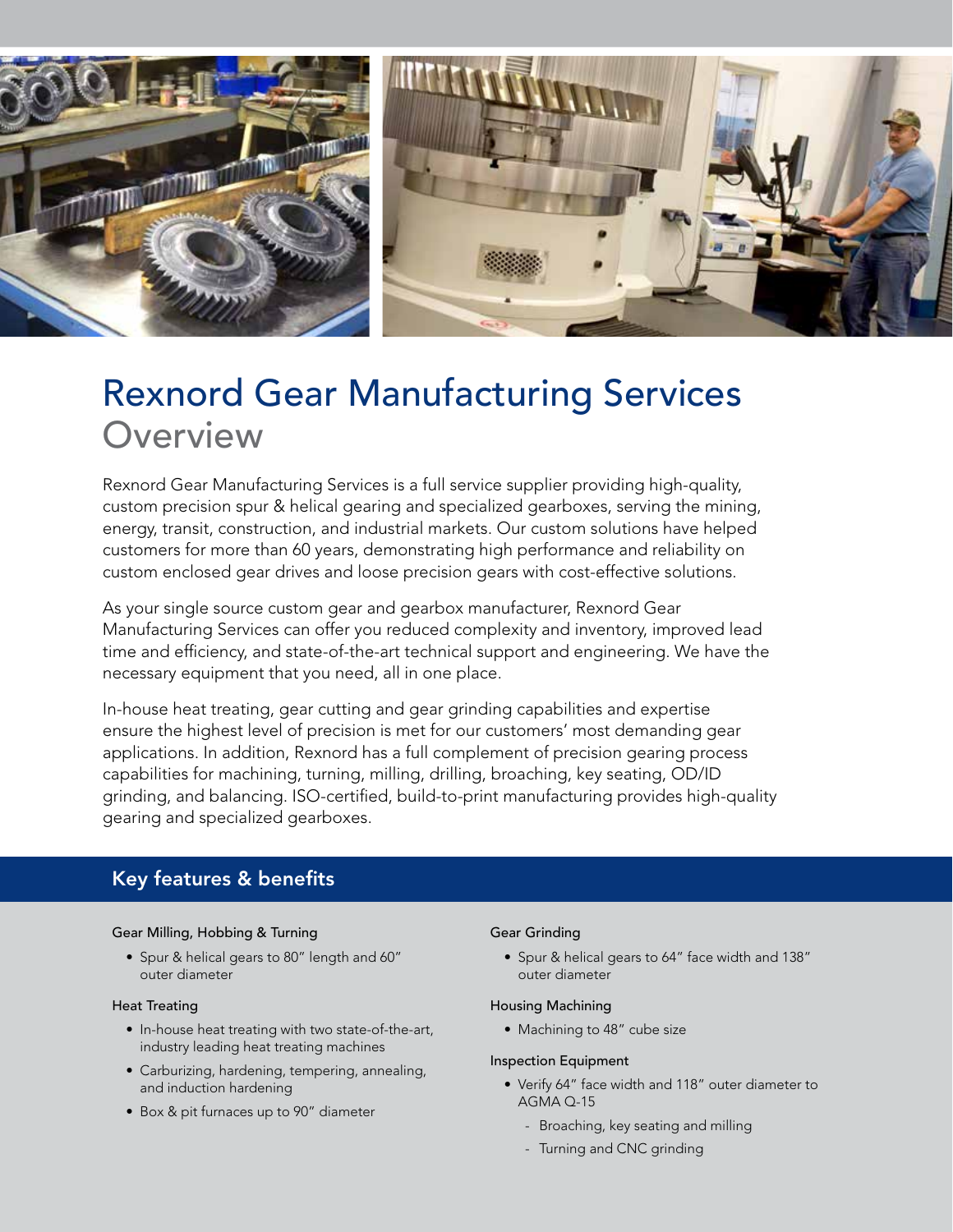# Precision Gears

We have a full complement of process capabilities to make spur and helical gearing, including heat treatment, gear cutting and gear grinding, enabling us to produce precision gears completely in-house. All of our production processes are supported by full inspection capabilities to guarantee we are meeting the highest precision standards in the industry.

- External Gears: .787-78.74 in (20-2,000 mm)
- Internal Gears: .787-35.43 in (20-900 mm)
- Grinding up to 137.80 in (3,500 mm)
- AGMA Q-15 precision

# Custom Enclosed Gear Drives

Rexnord is a manufacturer of custom planetary, parallel shaft and right angle gearboxes. We can help you from design, to building, testing, and shipment of complete gearboxes to meet your custom needs.

With access to world-class gearbox design experts for the mining, oilfield, wind and transit markets, we provide our customers with robust gearboxes that are able to meet even the most demanding challenges.

- Custom planetary, parallel shaft and right-angle gearboxes
- RPM capacity up to 2,500 mm<sup>3</sup>
- Torque capacity up to 9 metric tons
- Gearbox repair

# Heat Treatment

Our in-house heat treating facility ensures uncompromising quality in meeting your metallurgical requirements. We have a full range of heat treat capabilities, including relieving, carburizing and hardening, quench and tempering, nitriding, carbonitriding, induction hardening, annealing, and stress.

- Carburize: 90 in diameter x 72 in deep (2,286 mm diameter x 1,828 mm deep)
- Induction: 12 in diameter x 42 in long (305 mm diameter x 1,067 mm long)
- Normalize, Quench, Temper: 39 in height x 30 in width x 48 in length (991 mm height x 762 mm width x 1,219 mm length)

## Industries

- Construction
- Industrial
- Mining
- Oil & Gas
- Transit
- Wind

#### **Capabilities**

- Large Gear Inspection
- In-house Heat Treating
- Grind Burn Detection
- Gear Tooth Grinding
- Gear Hobbing
- Gear Shaping
- Gear Milling
- Gear Turning
- In-house Nital Etch
- Broaching/Key Seating
- Balancing
- Super Finishing
- CNC Grinding

#### **Certifications**

- AGMA 15 capability
- ISO 9001:2008 certified

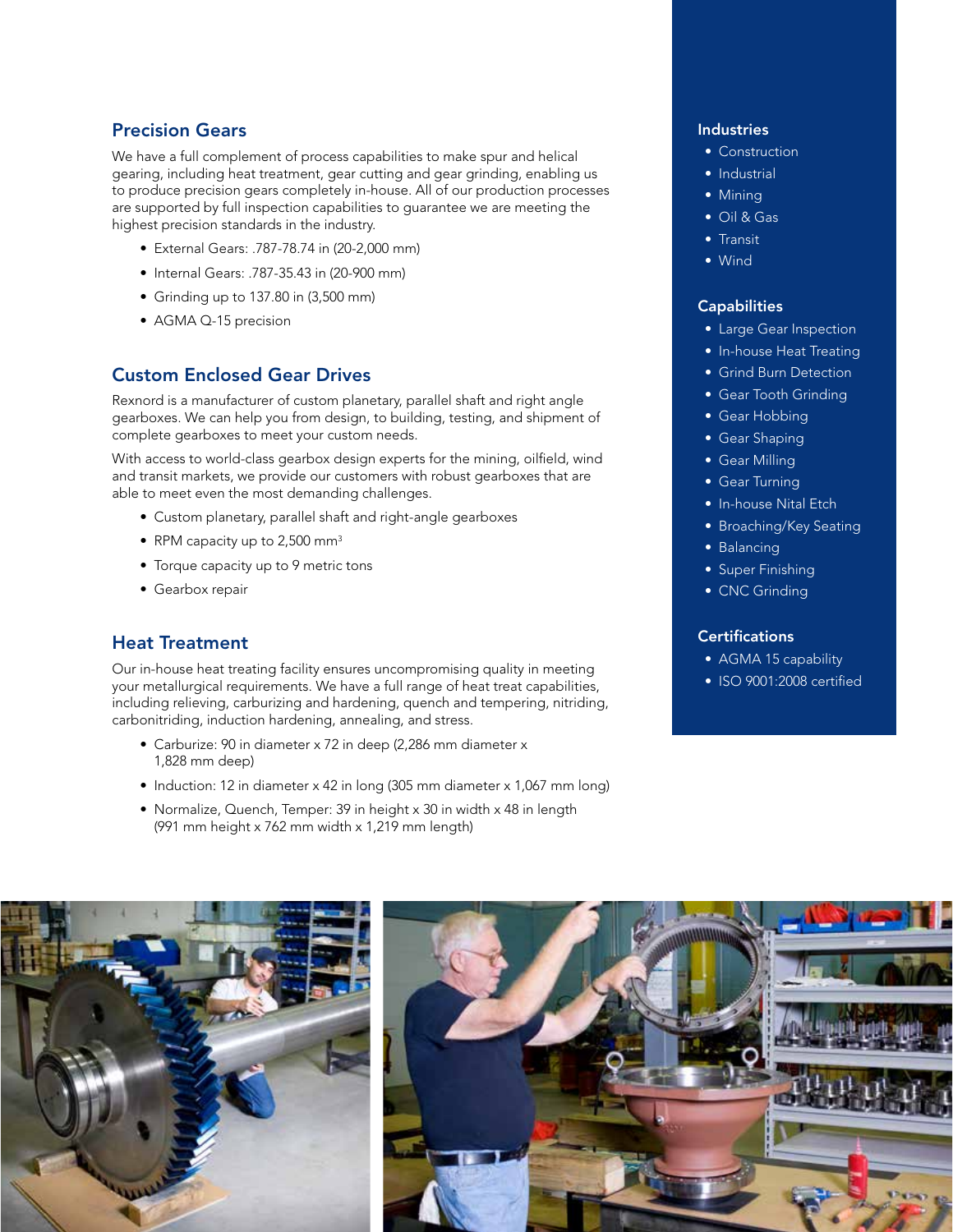

# Rexnord Gear Manufacturing Services Capabilities Case Studies

### **WIND**

#### Gear Regrind Saves Client Tens of Thousands in Replacement Costs

A manufacturer of precision wind turbine gearboxes needed help refurbishing a set of open internal gears for part of their line of wind turbine gear drives. They stressed that they needed gears that were only marginally damaged to be brought back in to specification for reuse, or they would have to be scrapped at a significant replacement cost. Rexnord Gear Manufacturing Services met with the customer to determine the required gear specifications, and how much the gears could be reground and still be usable. By taking the value-added steps to diagnose the problem and customize the solution, Rexnord Gear Manufacturing Services provided the client with the best quality products and service they needed, saving them tens of thousands of dollars in replacement gear costs.

#### Super Finishing Problem Solving and Customization Saves Client Thousands of Dollars

A precision wind turbine gearbox manufacturer needed help refurbishing a high speed pinion for part of the gear drive line for their wind turbine. The gear set was estimated to have a low remaining operating life and was due for replacement. It could be reconditioned and put back in service, or it would have to be scrapped at a significant replacement cost.

Rexnord Gear Manufacturing Services met with the customer to determine the gear specifications required and proposed an isotropic surface super finishing to remove high spots from the grinding process and even out the tooth profile for re use. By taking the value-added steps to diagnose the problem and customize the solution, Rexnord Gear Manufacturing Services provided the client with the best quality products and service they needed, saving them thousands of dollars in replacement gear costs.

#### On-Site Replacement Kits Result in High Customer Satisfaction

An OEM supporting many gearboxes in the field needed a part change-out due to a warranty contract. Rexnord Gear Manufacturing Services was able to produce the replacement gear and assemble bearings for on-site replacement. The final kits were packaged, crated and shipped to the customer at multiple locations, relieving them of the burden of this one-time assembly process and quickly raising their customer satisfaction level.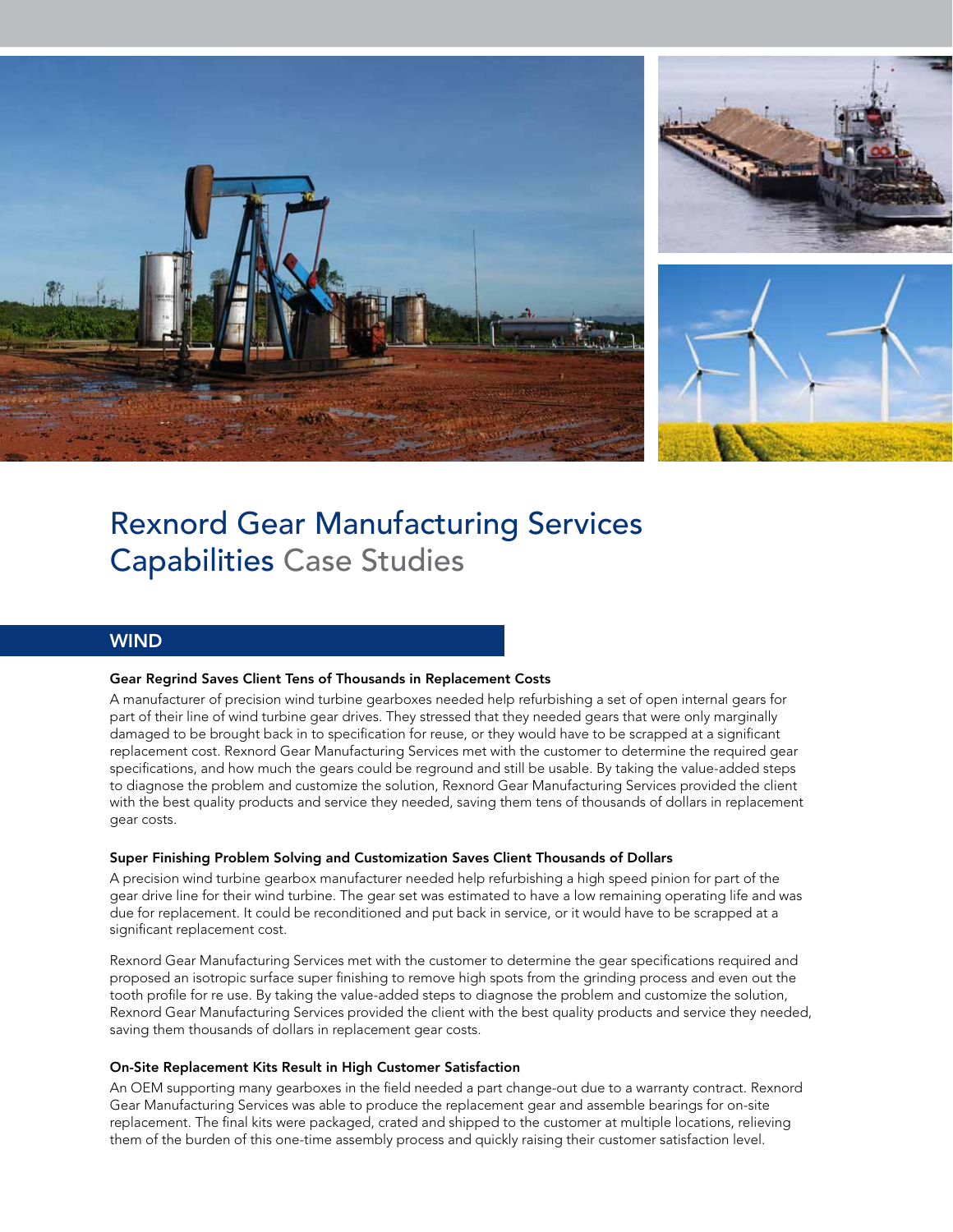#### Precision Replacement Gear Helps Customer Meet On-Time Delivery

An independent aftermarket remanufacturing supplier to the wind industry was seeking gears made to their exact specifications with upgrades to the gear set design. Rexnord Gear Manufacturing Services was able to review the drawings, bundle and procure similar size forgings, produce the batch under a blanket order and release products to the customer for on-demand, on-time delivery per the customer's specific releases. Rexnord Gear Manufacturing Services was able to meet all the gearing requirements and provide stocking and logistics services to delight the customer.

#### Damaged Replacement Drawing and Reverse Engineering Bring Gearbox to Completion

A major gearbox remanufacturer had to scrap a gear from a damaged gearbox but did not have a replacement drawing for the gear to finish the build. Rexnord Gear Manufacturing Services was able to use a salvage gear to reverse engineer on its Gleason 3.5 meter (137.8 in) gear checker and produce a new replacement gear to exact specifications to help the customer finish building the gearbox. Rexnord Gear Manufacturing Services was able to use its technical knowledge base to satisfy the customer and their customer at the right timing and cost.

*"Superfinishing gears is a great option for us to recondition the gears and use them again, providing a performance upgrade at the same time, and we are fortunate that your location is close to us so there is less chance of damage to the gears in shipping."*

*— Major wind gearbox OEM*

#### MARINE

#### Problem Solving and High Precision Fill Need for Marine Propulsion Manufacturer

A manufacturer of heavy-duty commercial marine propulsion and thrusters needed help finding a set of open internal gears. It was part of the reduction gearing drive line for their thruster propellers. They stressed they needed gears that were more precise and reliable than those they previously purchased, which could not withstand the fast positioning and speed changes their application required. Rexnord Gear Manufacturing Services designed and provided the client with gears that had the precise cut they were looking for to enable movement and positioning of marine vessels in and out of ports. By taking the value-added steps to diagnose the problem and customize the solution, Rexnord Gear Manufacturing Services provided the best quality products and service needed.

## EXTRUSION

#### Project Partner from Design to Shipment

An extrusion table OEM required a gearbox with a capacity to handle a large amount of speed variability with an emphasis on protecting extruder screws. Unlike other industry applications that have steady output from their gearboxes, extrusion applications demand versatility, 24/7 service availability, reduction ratios of less than 2:1, and speeds of less than 1500 RPM. They were unable to find a suitable alternative with standardized gearboxes that are manufactured with a standard set of gear ratios to fit their twin screw type extruders. Working with the OEM engineering team, Rexnord Gear Manufacturing Services was able to design a custom gearbox with a reduction ratio that was specific to the extrusion table application. They did this with minimal turnaround and shipment lead-time that was in line with the customer's order timeline.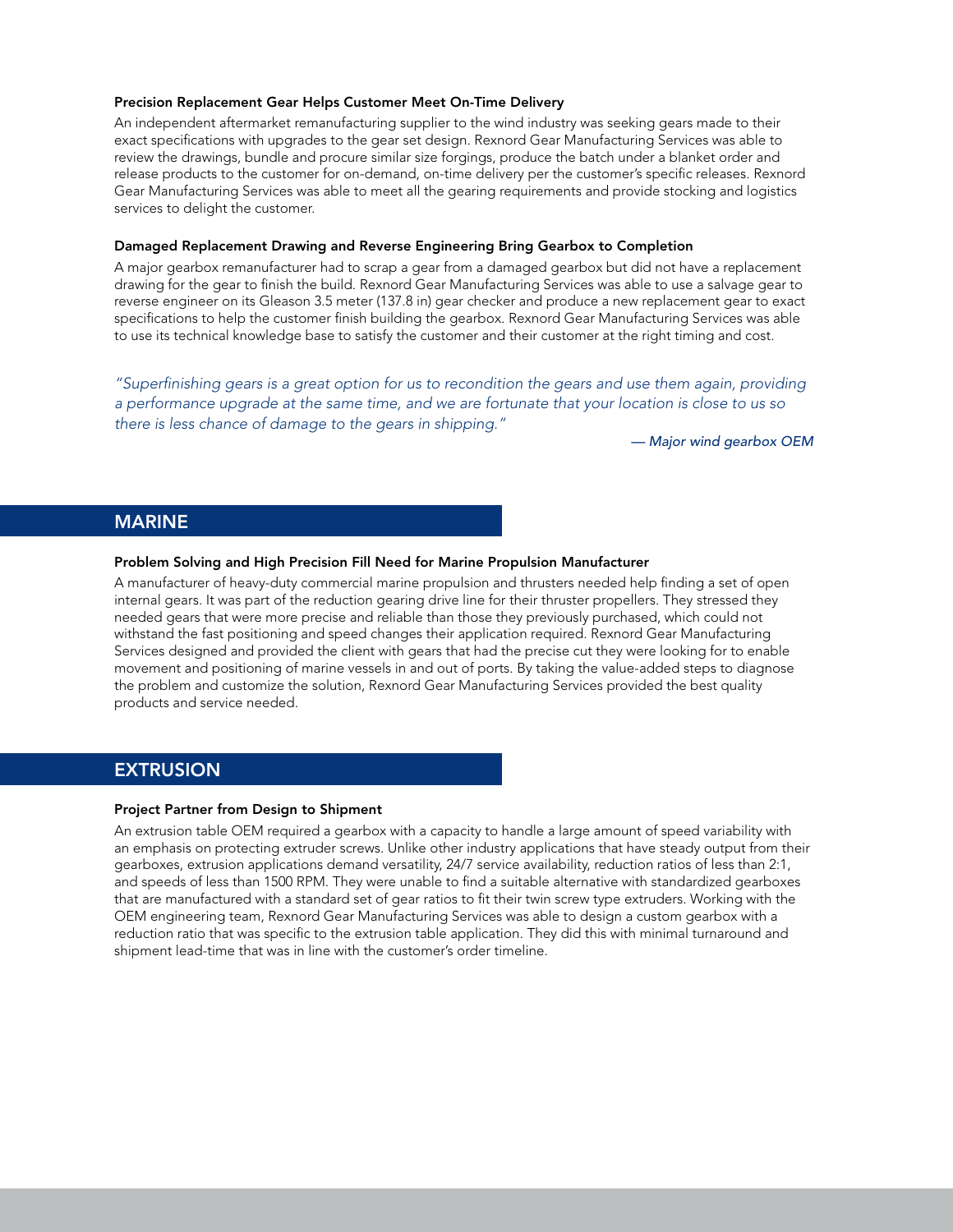

# Rexnord Gear Manufacturing Services Capabilities Frequently Asked Questions

| Questions                                                                                           | Answers                                                                                                                                                                                                                                                                                                                                                                                                                                                                            |
|-----------------------------------------------------------------------------------------------------|------------------------------------------------------------------------------------------------------------------------------------------------------------------------------------------------------------------------------------------------------------------------------------------------------------------------------------------------------------------------------------------------------------------------------------------------------------------------------------|
| What are some of the typical, most common<br>industries for Rexnord Gear Manufacturing<br>Services? | Bridge & dam, construction, energy, mining, oil & gas,<br>wind, marine, and general industrial                                                                                                                                                                                                                                                                                                                                                                                     |
| What are some common applications for<br>Rexnord Gear Manufacturing Services?                       | Top drives, draw-works, offshore elevating units, frac<br>pumps, wheel drives, extruders, air compressors, wind<br>turbines, centrifuges, thrust drives, subway propulsion,<br>hydraulic motors, bridges and dams, mixing equipment,<br>hoists, agricultural equipment, and various industrial<br>applications                                                                                                                                                                     |
| What are the full service capabilities of Rexnord<br><b>Gear Manufacturing Services?</b>            | We manufacture high quality, custom precision spur and<br>helical gearing and gearboxes. With our in-house heat<br>treating, gear cutting and gear grinding capabilities, our<br>experienced professionals ensure the highest level of<br>precision is met for our customers' most demanding gear<br>applications. We have expertise in precision tooth grinding,<br>hobbing and shaping, broaching, key seating and milling,<br>turning, CNC grinding, inspection, and balancing. |
| What is your history?                                                                               | Rexnord Precision Gear Services was founded as the Merit<br>Gear brand in 1951. Since then, we have continuously<br>added equipment and capabilities that allow us to make<br>gearing of the highest level quality. Over time, we evolved<br>our scope of supply by adding increasing value and now<br>include sub-assemblies in addition to complete assemblies.                                                                                                                  |
| Are there any size restrictions on custom orders?                                                   | We specialize in custom gearing solutions. Contact us at<br>844-410-GEAR (4327) or review our specifications on pages<br>7-8 to see our full capabilities.                                                                                                                                                                                                                                                                                                                         |
| <b>Where</b> is Rexnord Gear Manufacturing Services<br>located?                                     | 3001 W. Canal Street, Milwaukee, WI                                                                                                                                                                                                                                                                                                                                                                                                                                                |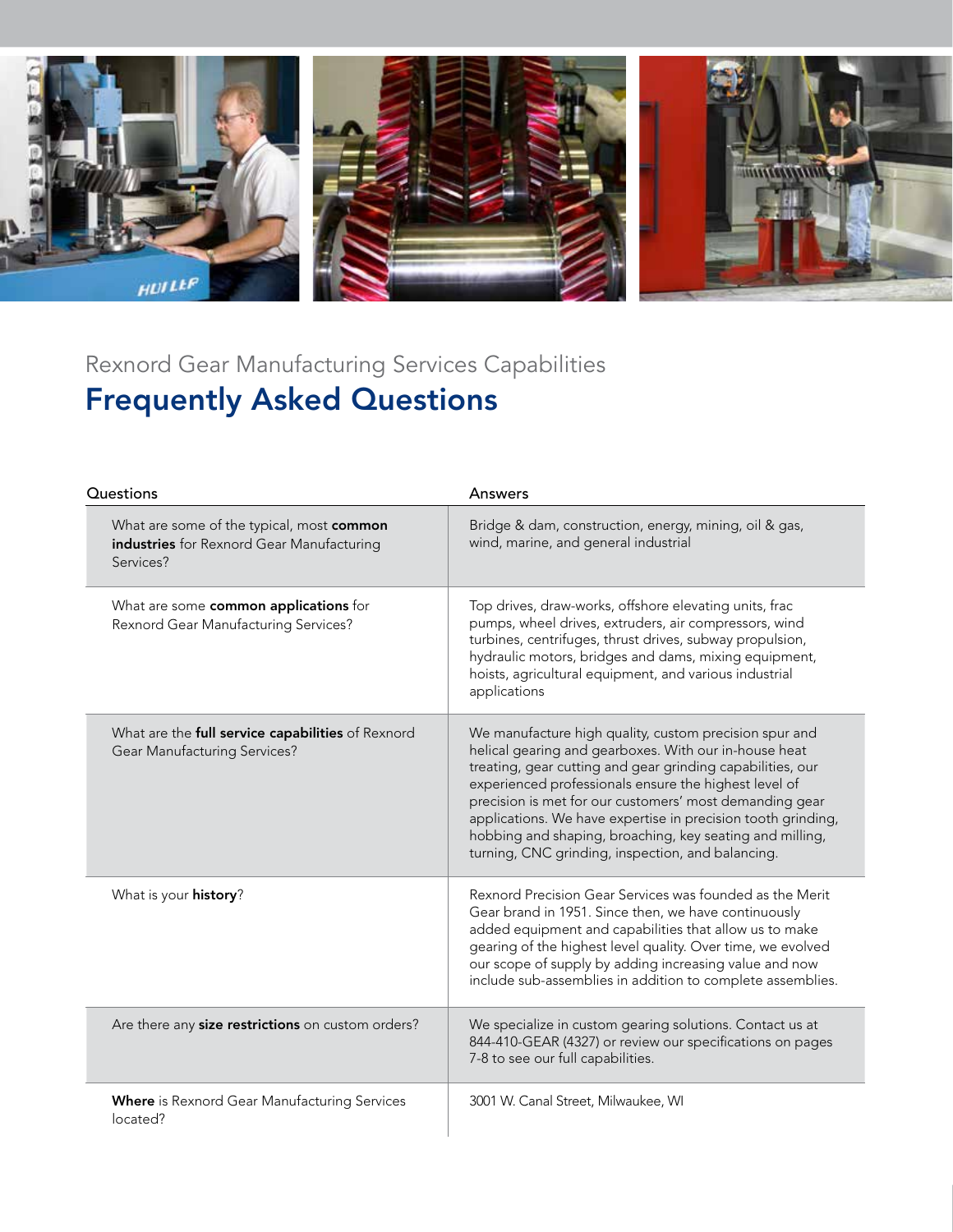| Questions                                                                            | Answers                                                                                                                                                                                                                                                                                                                                                                                                                                                                                                     |
|--------------------------------------------------------------------------------------|-------------------------------------------------------------------------------------------------------------------------------------------------------------------------------------------------------------------------------------------------------------------------------------------------------------------------------------------------------------------------------------------------------------------------------------------------------------------------------------------------------------|
| What are the advantages of Rexnord Gear Manufacturing<br>Services over other brands? | As your single source, full-service provider of custom gear<br>and gearboxes, Rexnord Precision Gear Services can offer you<br>reduced complexity and inventory, improved lead time and<br>efficiency, and competitive pricing. Our capabilities and offering<br>are highly complementary to our core Falk product line.                                                                                                                                                                                    |
| Do you have any certifications?                                                      | We are IS1 9001:2015 certified, and have AGMA 15 capability.                                                                                                                                                                                                                                                                                                                                                                                                                                                |
| Where can I find more information on Rexnord Gear<br><b>Manufacturing Services?</b>  | For more information, email Rex.CustGears@Rexnord.com or<br>call 844-410-GEAR (4327).                                                                                                                                                                                                                                                                                                                                                                                                                       |
| What is the standard turnaround time for your services?                              | This varies depending on the scope of supply, size, and<br>complexity of the part. However, for an example, for a<br>moderately sized gear of about 36 inches OD, we can<br>generally process in-house in about 5-7 weeks once we<br>receive material.                                                                                                                                                                                                                                                      |
| Can you describe your available warranties?                                          | We offer a one-year warranty in which the products supplied<br>will be free from material or workmanship defects. This period<br>is one year from the date of shipment to the buyer.                                                                                                                                                                                                                                                                                                                        |
| Do you have any customer testimonials you can provide?                               | Yes, we have many longstanding customers, which indicates the<br>level of service and support we consistently provide. Therefore,<br>customer testimonials can be provided upon request. You can<br>also refer to pages 4-5 for case studies and testimonials.                                                                                                                                                                                                                                              |
| What are your inspection capabilities?                                               | We have in-house coordinate measuring machines (CMM) and<br>gear measuring machines that measure and document the<br>requirements for a given product to meet the customer's needs.<br>Our inspection capabilities enable us to consistently produce and<br>deliver custom gear solutions that require high levels of precision<br>and accuracy.                                                                                                                                                            |
| What are your gearbox design capabilities?                                           | We design, manufacture, and assemble the complete custom<br>drive. These can include parallel shaft, spur, helical, and planetary<br>drives. Our experts ensure high-quality design of the gearbox per<br>AGMA and ISO standards.                                                                                                                                                                                                                                                                           |
| What other products and services does Rexnord<br>provide?                            | Rexnord is a global industrial company that offers full-line<br>solutions for Process & Motion Control industries. Rexnord<br>Power Transmission keeps industry moving with a broad<br>portfolio of products, including bearings, FlatTop conveying<br>solutions, couplings, gearboxes and accessories, industrial<br>chain, and PT drive components for a wide array of industries.<br>For more information on our broad portfolio of products,<br>services, and industry solutions, visit www.rexnord.com |

To learn more about Rexnord Gear Manufacturing Services Capabilities, call 844-410-GEAR (4327), or email Rex.CustGears@Rexnord.com

All other inquiries: 866-REXNORD/866-739-6673 (toll-free within the U.S.) or 414-643-2366 (outside the U.S.)